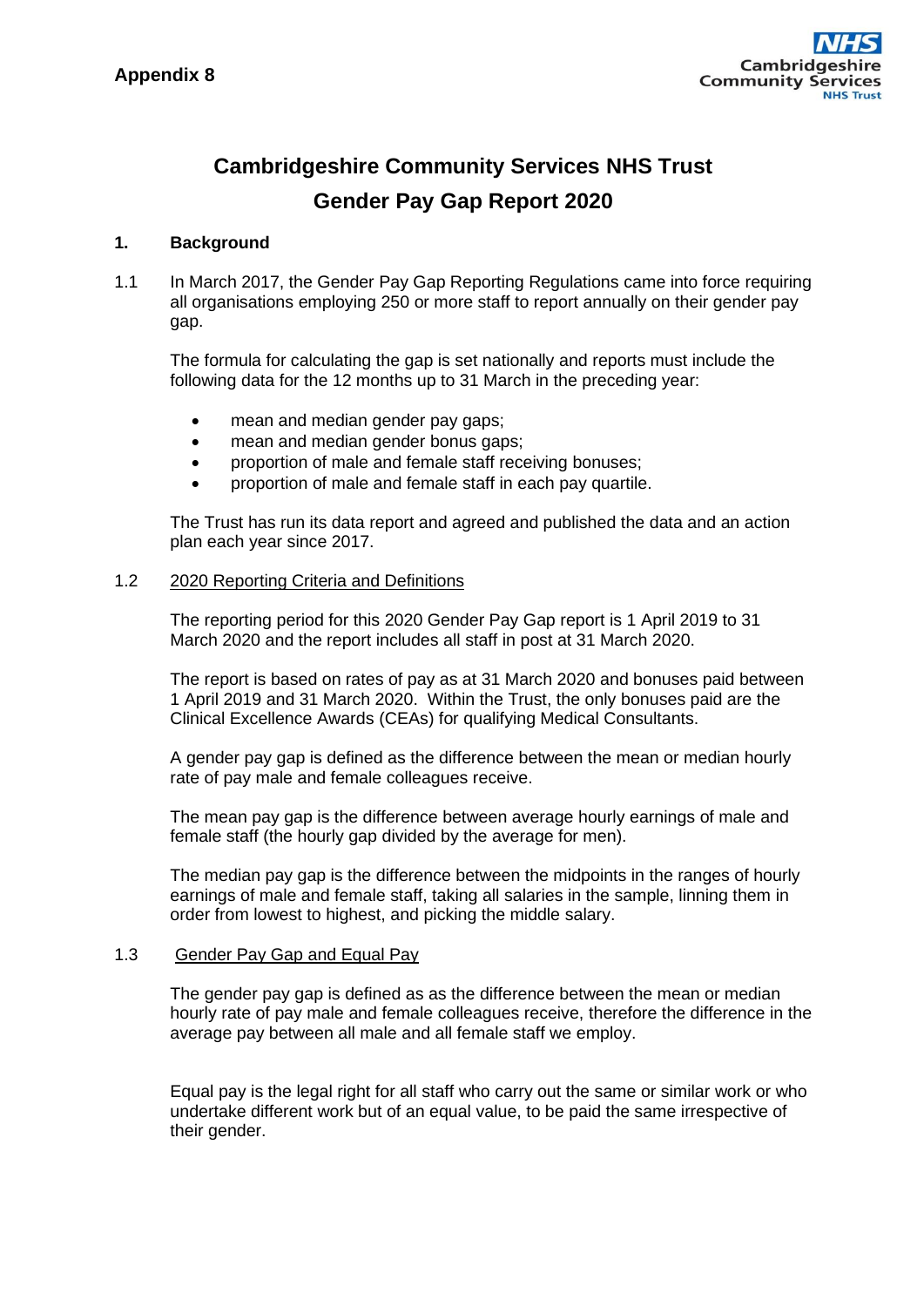# **2. Gender Pay Gap Report 2020**

- 2.1 The 2020 Gender Pay Gap report:
	- sets out our 2020 Gender Pay gap data;
	- provides analysis of and an explanation for the gender pay gap;
	- provides a comparison to our 2018 and 2019 pay gap data; and
	- sets out the actions the Trust is taking to close its gender pay gap.

The following Gender pay data is taken as the snapshot date of 31 March 2020, compared to 31 March 2018 and 31 March 2019.

|     |                                             | 2018   | 2019   | 2020   |
|-----|---------------------------------------------|--------|--------|--------|
|     | The mean gender pay gap for CCS             | 32.32% | 27.07% | 26.68% |
|     | The median gender pay gap for<br><b>CCS</b> | 26.42% | 19.68% | 19.08% |
| 3.  | The mean gender bonus gap for<br><b>CCS</b> | 28.87% | 26.06% | 42.04% |
| -4. | The median gender bonus gap for<br>CCS      | 20.00% | 0.00%  | 42.77% |

# 2.2 Pay Quartiles by Gender

| Quartile               | Female<br><b>Headcount</b> | <b>Male</b><br><b>Headcount</b> | <b>Female</b><br>$\%$ | Male % | <b>Description</b>                                                                                                     |
|------------------------|----------------------------|---------------------------------|-----------------------|--------|------------------------------------------------------------------------------------------------------------------------|
| (lowest)<br>paid)      | 575                        | 31                              | 94.88%                | 5.12%  | Includes all staff whose<br>standard hourly rate places<br>them at or below the lower<br>quartile                      |
| $\overline{2}$         | 535                        | 24                              | 95.71%                | 4.29%  | Includes all staff whose<br>standard hourly rate places<br>them above the lower quartile<br>but at or below the median |
| 3                      | 631                        | 28                              | 95.75%                | 4.25%  | Includes all staff whose<br>standard hourly rate places<br>them above the median but at<br>or below the upper quartile |
| 4<br>(highest<br>paid) | 518                        | 91                              | 85.06%                | 14.94% | Includes all staff whose<br>standard hourly rate places<br>them above the upper quartile                               |

# **3. Explaining the Trust's Gender Pay Gap Report**

# 3.1 Equal pay

As noted earlier in this report, gender pay is different to equal pay. The Trust is committed to providing equal opportunities and ensuring the equal treatment for all staff, irrespective of their background including, but not only, gender, race, religion or belief, age, marriage or civil partnership status, pregnancy/maternity, sexual orientation, gender reassignment or disability.

Our adherence to national pay and terms and conditions of employment for all staff, which includes job evaluation schemes, ensures we pay all staff equally for the same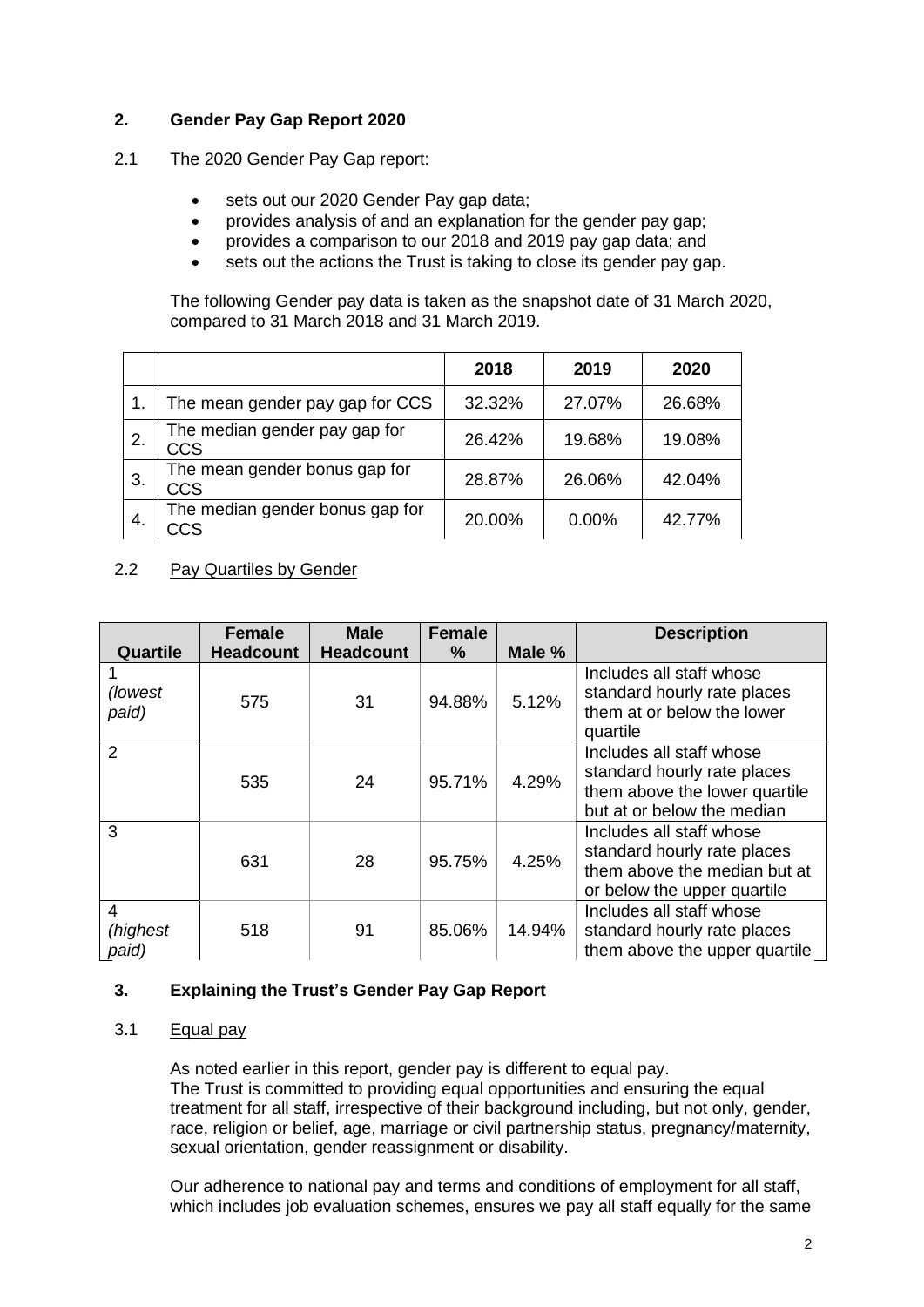or equivalent work, regardless of gender or any characteristics including those set out above.

## 3.2 The Trust Gender Pay Gap

The gender pay gap exists because of the number of male and female staff working in roles and the salaries for these roles.

The table below shows this. The pay bands referred to are:

- Medical and Dental roles, categorised as 'Non Consultant Medical' and 'Consultant';
- All other staff on Agenda For Change (AfC) pay bands which range from band 2 to band 9.

The last column reflects the gender pay gap position 2020, based on the staff in the respective pay categories. A negative figure reflects a pay gap in favour of female staff and a positive a pay gap in favour of male staff.

| <b>Pay Band</b>              | <b>Female</b>    | %      | <b>Male</b>              | %      | <b>Total</b>     | <b>Gender Pay</b><br>Gap<br>by Pay Band | <b>Gender Pay</b><br>Gap<br>by Pay Band |
|------------------------------|------------------|--------|--------------------------|--------|------------------|-----------------------------------------|-----------------------------------------|
|                              | <b>Headcount</b> |        | <b>Headcount</b>         |        | <b>Headcount</b> | 2019*                                   | 2020*                                   |
| Band 2                       | 108              | 93.10% | 8                        | 5.76%  | 116              | $-0.13$                                 | $-0.06$                                 |
| Band 3                       | 361              | 96.01% | 15                       | 3.89%  | 376              | $-0.51$                                 | $-0.03$                                 |
| Band 4                       | 516              | 94.68% | 29                       | 3.55%  | 545              | $-0.47$                                 | $-0.03$                                 |
| Band 5                       | 218              | 91.98% | 19                       | 4.90%  | 237              | $-1.32$                                 | $-0.05$                                 |
| Band 6                       | 761              | 95.36% | 37                       | 3.42%  | 798              | $-0.21$                                 | $-0.01$                                 |
| Band 7                       | 377              | 88.92% | 47                       | 11.34% | 424              | 0.05                                    | 0.01                                    |
| Band 8a                      | 73               | 76.04% | 23                       | 19.75% | 96               | $-0.17$                                 | $\mathbf 0$                             |
| Band 8b                      | 25               | 78.13% | $\overline{7}$           | 15.79% | 32               | 0.46                                    | 0.11                                    |
| Band 8c                      | 17               | 77.27% | 5                        | 30.77% | 22               | $-0.77$                                 | $\mathbf 0$                             |
| Band 8d                      | 1                | 20.00% | $\overline{\mathcal{A}}$ | 66.67% | 5                | $-2.45$                                 | $-0.15$                                 |
| Band 9                       | 4                | 66.67% | $\overline{2}$           | 40.00% | 6                | 11.36                                   | 11.69                                   |
| Consultant                   | 37               | 74.00% | 13                       | 31.82% | 50               | 2.24                                    | $-0.1$                                  |
| Non<br>Consultant<br>Medical | 44               | 73.33% | 16                       | 27.91% | 60               | 0.69                                    | $-0.06$                                 |
| Non Exec<br><b>Directors</b> | 5                | 55.56% | 4                        | 50.00% | $9\,$            | 0.00                                    | 0.00                                    |
| <b>Total</b>                 | 2503             | 92.16% | 213                      | 7.01%  | 2716             |                                         |                                         |